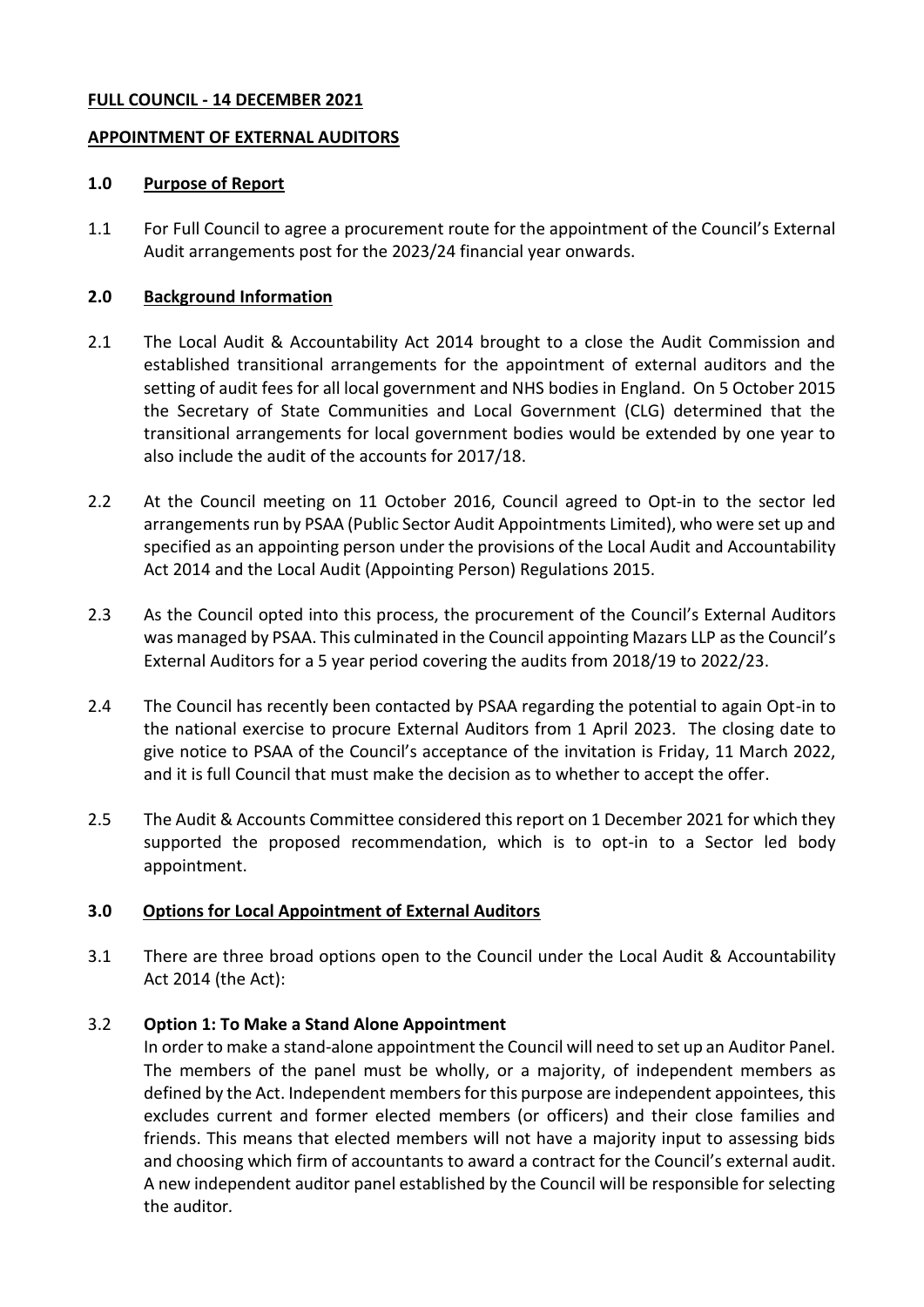### *Advantages/Benefit*

Setting up an auditor panel allows the Council to take maximum advantage of the new local appointment regime and have some local input to the decision.

### *Disadvantages/Risks*

Recruitment and servicing of the Auditor Panel, running the bidding exercise and negotiating the contract was estimated by the LGA to cost in the order of £15,000 plus ongoing expenses and allowances during the last exercise.

The audit firms responding to the bidding process are likely to come from the same pool of firms as the national procurement.

The Council will not be able to take advantage of reduced fees that may be available through joint or national procurement contracts.

The assessment of bids and decision on awarding contracts will be taken by a majority of independent appointees and not by elected members.

### 3.3 **Option 2: Set up a Joint Auditor Panel/Local Joint Procurement Arrangements**

The Act enables the Council to join with other authorities to establish a joint auditor panel. Again this will need to be constituted of wholly, or a majority, of independent appointees (members). Further legal advice will be required on the exact constitution of such a panel having regard to the obligations of each Council under the Act and the Council would need to liaise with other local authorities to assess the appetite for such an arrangement.

#### *Advantages/Benefits*

The costs of setting up the panel, running the bidding exercise and negotiating the contract will be shared across a number of authorities.

There is greater opportunity for negotiating some economies of scale by being able to offer a larger combined contract value to the firms.

#### *Disadvantages/Risks*

The decision making body will be further removed from local input, with potentially no input from elected members where a wholly independent auditor panel is used or possible only one elected member representing each Council, depending on the constitution agreed with the other bodies involved.

The choice of auditor could be complicated where individual Councils have independence issues. An independence issue occurs where the auditor has recently or is currently carrying out work such as consultancy or advisory work for the Council. Where this occurs some auditors may be prevented from being appointed by the terms of their professional standards. There is a risk that if the joint auditor panel choose a firm that is conflicted for this Council then the Council may still need to make a separate appointment which would require the set-up of its own independent Auditor Panel at a late stage in the process, and with all the attendant costs and loss of economies possible through joint procurement.

There is also a risk that the Council cannot find another authority in order to join up with, as within the last exercise 98% of eligible bodies made the choice to opt-in for the five year period that commenced on 1 April 2018.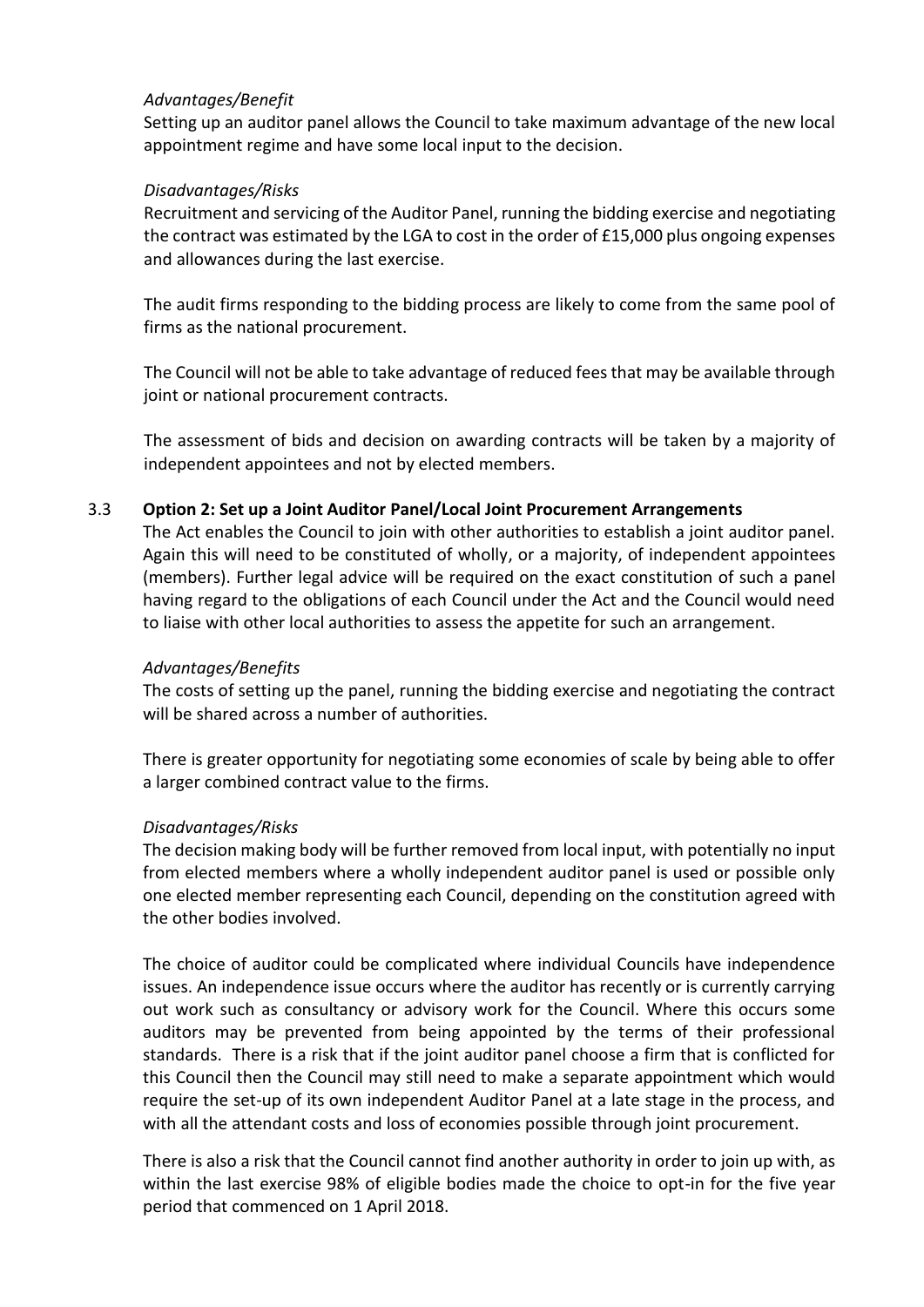# 3.4 **Option 3: Opt-in to a sector led body**

In response to the consultation on the new arrangement the LGA successfully lobbied for Councils to be able to 'opt-in' to a Sector Led Body (SLB) appointed by the Secretary of State under the Act. An SLB would have the ability to negotiate contracts with the firms nationally, maximising the opportunities for the most economic and efficient approach to procurement of external audit on behalf of the whole sector. The government have confirmed that Public Sector Audit Appointments Limited (PSAA), the transitional body set up by the LGA, has been specified as an appointing person under the provisions of the Local Audit and Accountability Act 2014 (the 2014 Act) and the Local Audit (Appointing Person) Regulations 2015. This means that PSAA will make auditor appointments to relevant principal local government bodies that choose to opt into the national appointment arrangements being developed, for audits of the accounts from 2023/24.

# *Advantages/Benefits*

The costs of setting up the appointment arrangements and negotiating fees would be shared across all opt-in authorities.

By offering large contract values the firms would be able to offer better rates and lower fees than are likely to result from local negotiation.

Any conflicts at individual authorities would be managed by the SLB who would have a number of contracted firms to call upon.

The appointment process would not be ceded to locally appointed independent members but instead to a separate body set up to act in the collective interests of the 'opt-in' authorities.

# *Disadvantages/Risks*

Individual elected members will have less opportunity for direct involvement in the appointment process other than through the LGA and/or stakeholder representative groups.

# **4.0 The Way Forward**

- 4.1 The Council have until 31 December 2022 to make an appointment. In practical terms this means one of the options outlined in this report will need to be in place by spring 2022 in order that the contract negotiation process can be carried out during 2022.
- 4.2 The Local Audit (Appointing Person) Regulations 2015 require that a principal authority may only make the decision to opt into the appointing person arrangement by the members of the authority meeting as a whole.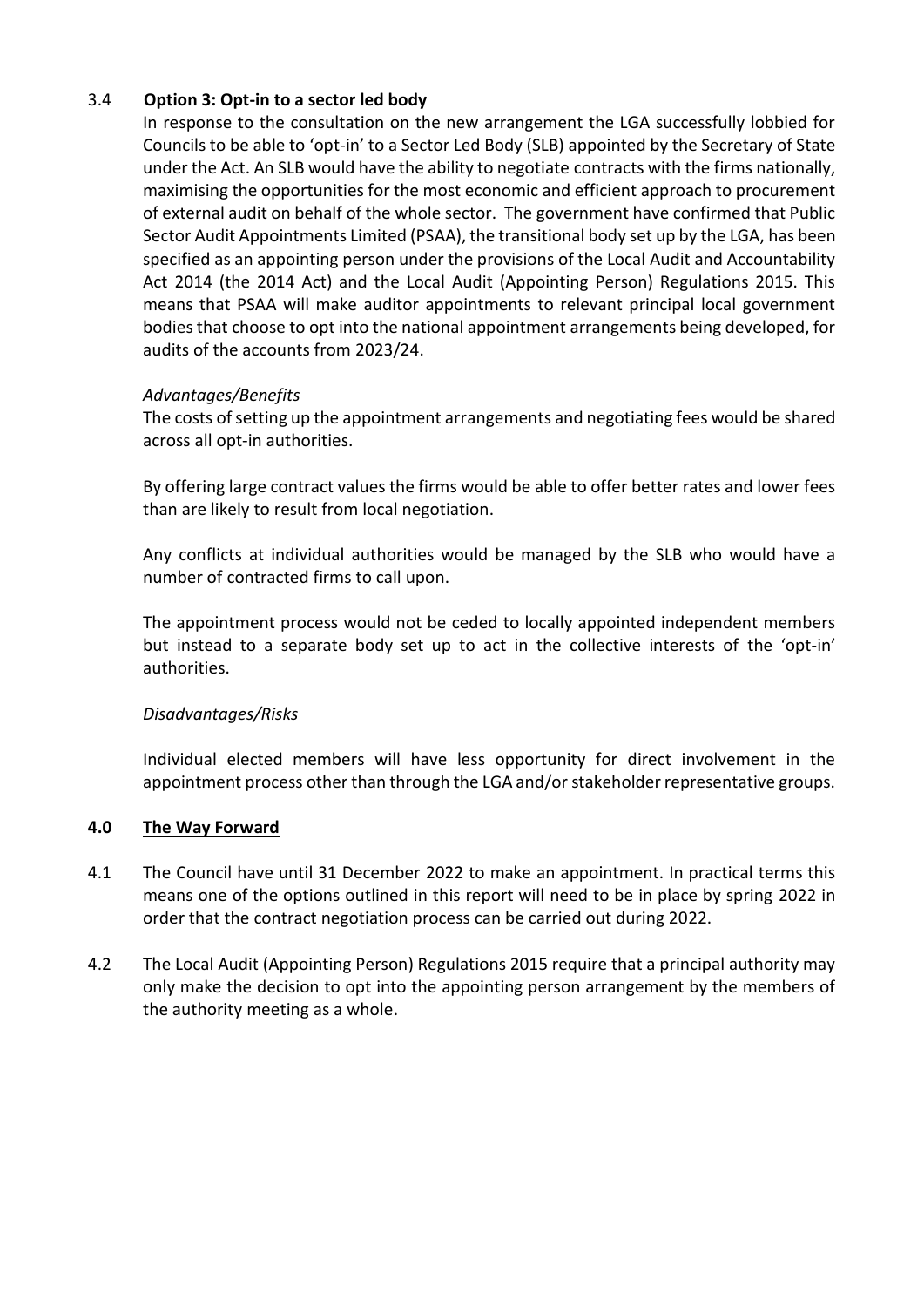# **5.0 Legal Implications**

- 5.1 Section 7 of the Local Audit and Accountability Act 2014 (the Act) requires a relevant authority to appoint a local auditor to audit its accounts for a financial year not later than 31 December in the preceding year. Section 8 governs the procedure for appointment including that the authority must consult and take account of the advice of its auditor panel on the selection and appointment of a local auditor. Section 8 provides that where a relevant authority is a local authority operating executive arrangements, the function of appointing a local auditor to audit its accounts is not the responsibility of an executive of the authority under those arrangements.
- 5.2 Section 12 makes provision for the failure to appoint a local auditor: the authority must immediately inform the Secretary of State, who may direct the authority to appoint the auditor named in the direction or appoint a local auditor on behalf of the authority.
- 5.3 Section 17 gives the Secretary of State the power to make regulations in relation to an 'appointing person' specified by the Secretary of State. This power has been exercised in the Local Audit (Appointing Person) Regulations 2015 (SI 192) and this gives the Secretary of State the ability to enable a Sector Led Body to become the appointing person.

### **6.0 Financial Implications**

- 6.1 The fee for the current financial year is expected to be £58,280 as per the Audit Strategy Memorandum as presented to the Audit and Accounts Committee on 28 July 2021.
- 6.2 There was an acknowledgement within the Redmond Review (for which a summary report was presented to the Audit and Accounts Committee on 25 November 2021) that:

*"the current fee structure for local audit be revised to ensure that adequate resources are deployed to meet the full extent of local audit requirements"*

With this comment in mind, it is likely therefore that there will be an increase in the cost during the next 5 year period.

- 6.3 The cost of establishing a local or joint Auditor Panel outlined in options 1 and 2 above would need to be estimated and included in the Council's budget for 2022/23. This will include the cost of recruiting independent appointees (members), servicing the Panel, running a bidding and tender evaluation process, letting a contract and paying members fees and allowances.
- 6.4 Opting-in to a national SLB provides maximum opportunity to limit the extent of any increases in audit fees by entering in to a large scale collective procurement arrangement and would remove the majority of the costs of establishing an auditor panel.

#### **7.0 RECOMMENDATIONS that:**

- **a) the Council opts into the National Appointment Arrangements with Public Sector Audit Appointments Limited (PSAA); and**
- **b) delegated authority be given to the Section 151 Officer (or deputy in their absence) to accept The PSAA invitation to become an opted-in authority.**